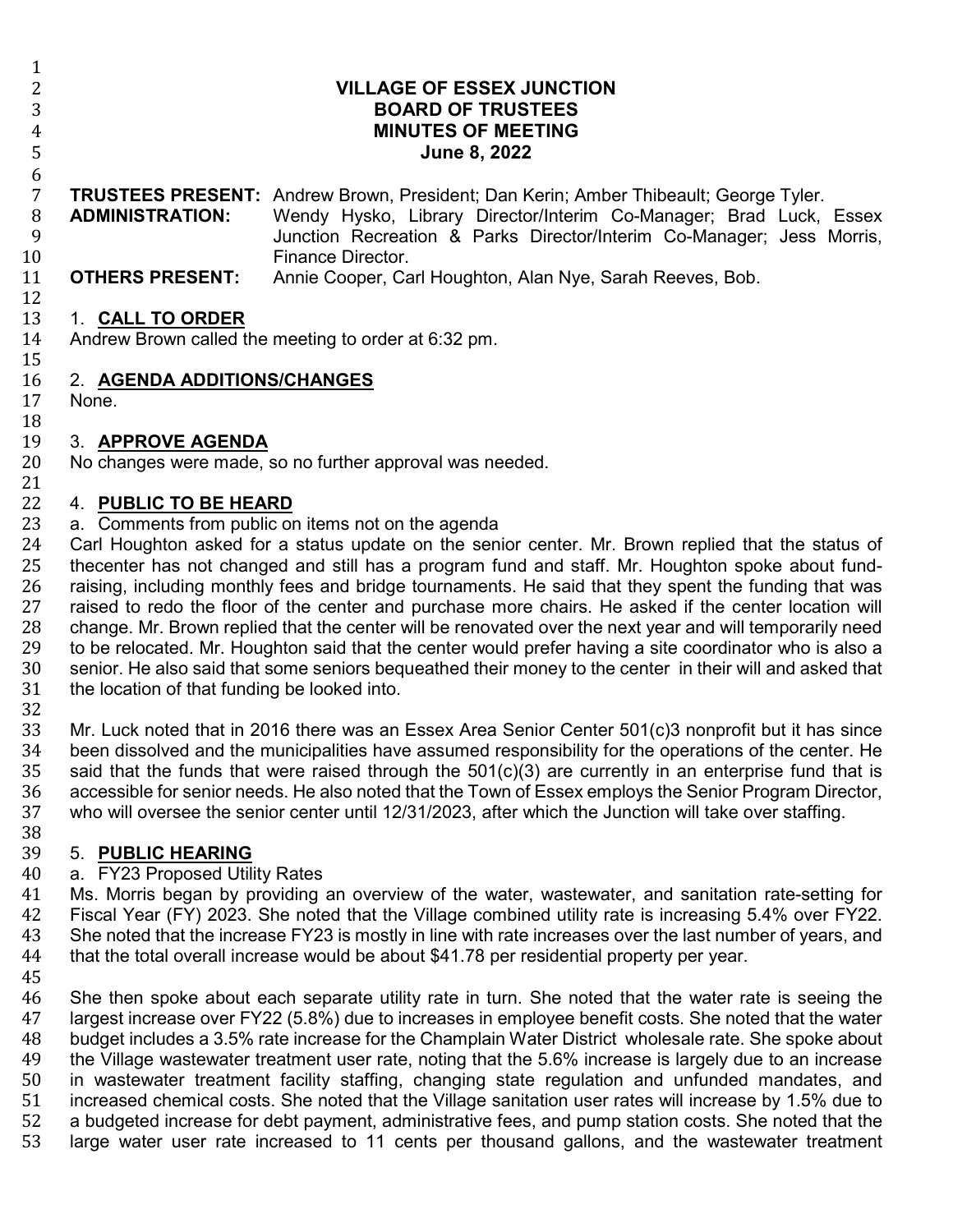- 54 wholesale rate is increasing by 9.7% due to an increase in the wastewater treatment facility budget, an 55 increased cost for biosolids, chemicals and electricity, and a planned \$20,000 increase to the capital 55 increased cost for biosolids, chemicals and electricity, and a planned \$20,000 increase to the capital transfer.
- 57
	- There was no public comment.
- 59<br>60 She noted that there will be a second public hearing on June 22, 2022.
- 

#### 61<br>62 62 6. **BUSINESS ITEMS**

63 a. Discussion on upcoming initiatives with Chittenden Solid Waste District (CSWD)

64 Ms. Reeves noted that there will be an increase in activity related to capital over the next several years<br>65 for the Chittenden Solid Waste District. She said that the Board of Commissioners approved a bond 65 for the Chittenden Solid Waste District. She said that the Board of Commissioners approved a bond<br>66 fequest for a new materials recovery facility (MRF). She said that the current MRF is around 30 years 66 request for a new materials recovery facility (MRF). She said that the current MRF is around 30 years 67 old and needs replacement and is processing double what it was built to process. She noted that it is 68 one of the few facility in 68 one of the few facilities that is sorted by hand. She said that they would like to construct a new facility in 69 Williston, at a cost of \$22-\$24 million. She said that they would be asking the voters for \$22 million in 70 general obligation bonds. She said that they need to receive approval from voters for bonding. She said<br>71 that one of her current activities is seeking grant and other funding opportunities to decrease the amount The that one of her current activities is seeking grant and other funding opportunities to decrease the amount<br>The of the bond. She said that if they receive voter approval in November, they will be able to get RFPs out 72 of the bond. She said that if they receive voter approval in November, they will be able to get RFPs out 73 for construction and hope to have the new MRF open in late 2024-early 2025. for construction and hope to have the new MRF open in late 2024-early 2025.

74

75 Mr. Brown asked how consumers would be impacted by the new MRF. Ms. Reeves replied that the new<br>76 MRF would have added flexibility in terms of the materials that it can sort and separate, such as 76 MRF would have added flexibility in terms of the materials that it can sort and separate, such as<br>77 polypropylene (vogurt cups, for example), and black plastic, which they would be able to sort into their 77 polypropylene (yogurt cups, for example), and black plastic, which they would be able to sort into their 78 own streams. own streams.

79

80 Mr. Kerin asked if the new MRF would relieve pressure at the drop-off centers. Ms. Reeves said that 81 that<br>81 they are hoping to be able to install bigger containers at the drop-off centers and be able to accept a 81 they are hoping to be able to install bigger containers at the drop-off centers and be able to accept a<br>82 bigher volume of material. She added that they will keep the current MRF facility in addition to the newly-82 higher volume of material. She added that they will keep the current MRF facility in addition to the newly-<br>83 constructed one, so they will still have that space available for consolidation activities. constructed one, so they will still have that space available for consolidation activities.

84<br>85

85 Mr. Brown asked how voters won't be paying for the bond, even though they will need to approve it. Ms.<br>86 Reeves replied that CSWD will be paying down the debt service, since they receive funding through a 86 Reeves replied that CSWD will be paying down the debt service, since they receive funding through a<br>87 number of streams and will have multiple sources of cash on hand. She said that if they are not able to 87 number of streams and will have multiple sources of cash on hand. She said that if they are not able to 88<br>88 make the debt service, they would come to each of the municipalities and ask them to cover it. make the debt service, they would come to each of the municipalities and ask them to cover it.

- 89<br>90 Mr. Tyler said that this is a very forward-thinking activity and commended the project.
- 91<br>92 92 Ms. Reeves noted other CSWD activities, including a new compost facility, improvements in the Milton<br>93 drop-off center, minor improvements in the Essex drop-off center, the construction of a new 93 drop-off center, minor improvements in the Essex drop-off center, the construction of a new<br>94 administrative building, and a new screener to pre-screen for plastics and metals in compost. administrative building, and a new screener to pre-screen for plastics and metals in compost.
- 
- 95<br>96 96 b. Discuss real estate purchase or lease options<br>97 This was discussed during executive session.

#### **This was discussed during executive session.**

98<br>99

### 99 7. **CONSENT ITEMS**

- 100 a. Approve check warrants: #17303 (5/20/22); #17304 (5/27/22); #17305 (6/3/2022)<br>101 b. Approve minutes: May 25, 2022
- 101 b. Approve minutes: May 25, 2022<br>102 c. Approve Andrew Brown to sign a
- 102 c. Approve Andrew Brown to sign agreements with the Town of Essex<br>103 d. Approve use of Economic Development funds use of up to \$35,000 f
- d. Approve use of Economic Development funds use of up to \$35,000 for 1 Main Street improvements